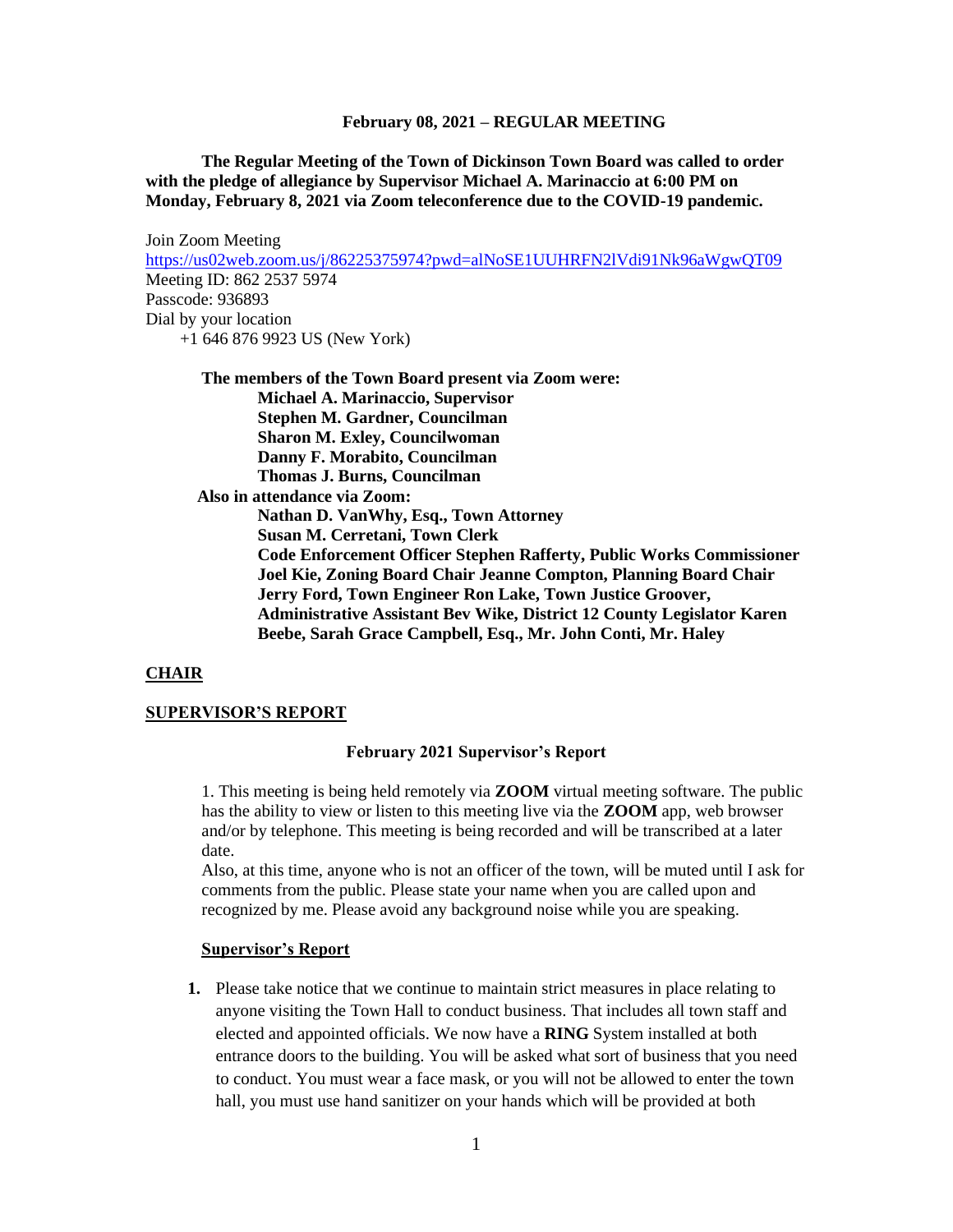#### **SUPERVISOR'S REPORT CONTINUED:**

entrances and at the Town Clerk's Counter and the Old Front St. entrance. You must sign in prior to conducting any town business. Additional procedures are listed on our Town website. The Town State of Emergency remains in place until further notice. Our town continues to operate under a State of Emergency due to the epidemic.

- 2. I reviewed the town credit card charges and found no issues.
- 3. Reminder: The Annual **AOT Training School** will be held virtually from Feb. 14 through the  $17<sup>th</sup>$ . Cost is \$100 per person for member towns. I have registered for the school and will be voting in the annual business meeting that will take place on the 17<sup>th</sup>. Dan Morabito is designated as the alternate in the event I am unable to attend the business meeting. I will discuss this further with Dan as we get closer to the date.
- 4. I received a call from Bob Meade, Commercial Relator, informing me that the owners of the property next to our town hall that we have been using to store items, would like to sell the property. The owners have been great in letting the town use this property for many years. I informed Mr. Meade that the town is interested in taking ownership of the property once again. We originally sold the property for \$80K. I have made some offers, pending board approval, and awaiting a proposal from the owners.
- 5. The Town Planning Board conducted a meeting on Monday, January 25, starting at 6 PM. The meeting was held via **ZOOM**. The Planning Board reviewed the Fairview proposal.

Feb. 8 Town Board Approval of environmental and preliminary development plan. Feb. 16 **ZBA** Public Hearing for variances Feb. 22, Planning Board **PUD** final approval

- 6. I received a letter from newly elected Assemblyman Joe Angelino. He stated that he will work hard in representing the residents of the Town of Dickinson.
- 7. I am happy to announce that Nazar K. Logvis has agreed to become a member of the town **Zoning Board of Appeals**. He will begin his term as soon as the town board votes to confirm his appointment. A copy of his resume was sent to the town board members as well as to our Town Clerk, Zoning Board Chairperson and Bev Wike. Mr. Logvis brings to the board a great deal of experience in the field of engineering including Project Manager for Broome County Public Works, Bridge Engineer for Delta Engineers and Transportation Construction Inspector for NYS Department of Transportation.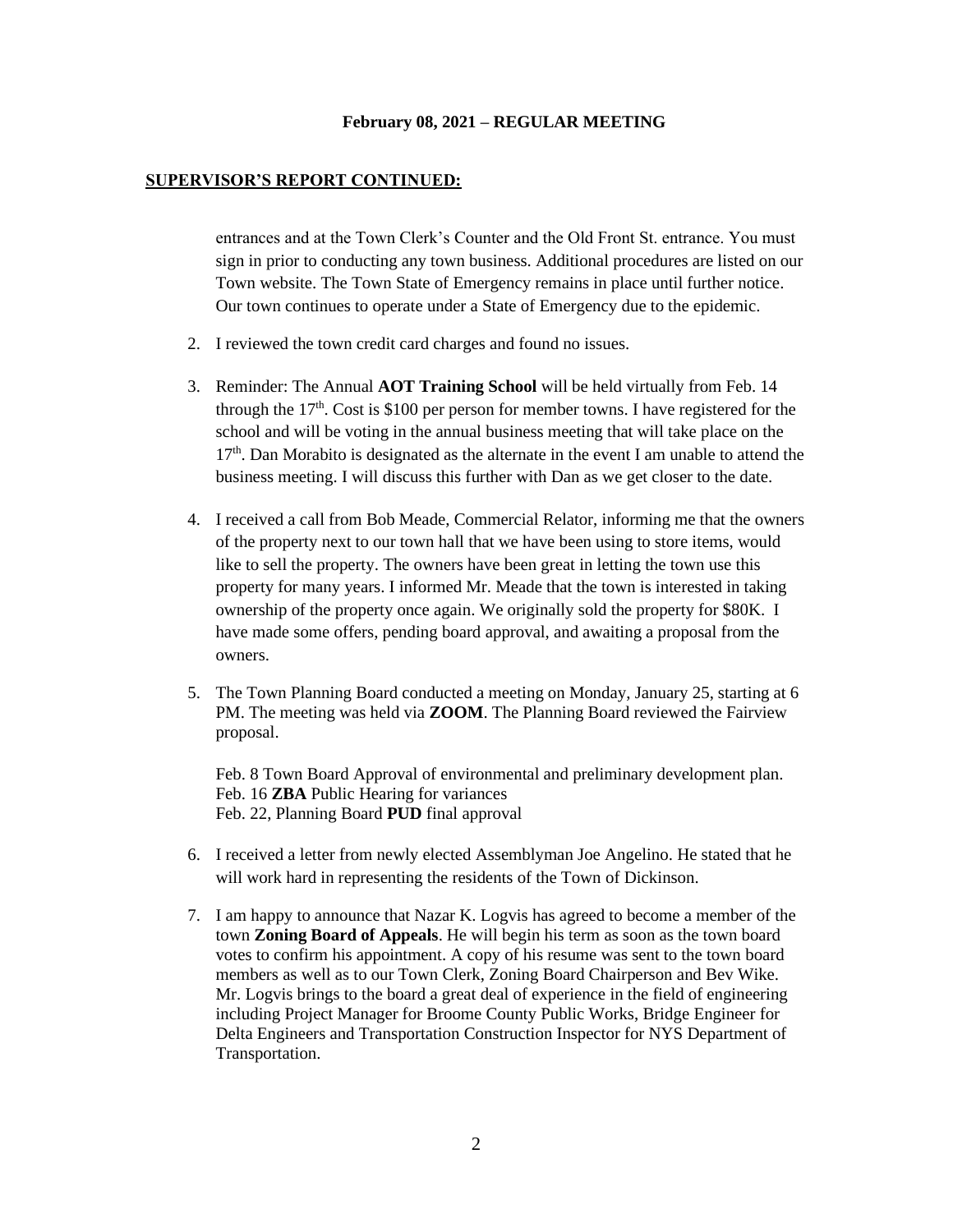#### **SUPERVISOR'S REPORT CONTINUED:**

- 8. Our  $4<sup>th</sup>$  quarter share of sales tax revenue is \$252,851.53. This brings us to a total of \$943,835.45. We budgeted \$820,000.
- 9. We received the fourth quarter Inmate Housing payment from the sheriff for \$25,137.06. The 2021 annual lump sum and per diem rates that will be payable to the town will be \$8.97 per day for housing of inmates from other jurisdictions and a lump sum of \$44,804 for the annual lump-sum payment.
- 10. Joel received an email from Lance Lee, Senior Engineering Technician for the **NYSDOT**. He stated that he contacted Broome County Emergency Services Director and **Norfolk Southern Railroad** representative Ryan Martin regarding trains blocking Phelps St. for long periods of time. **Norfolk Southern** stated that they will contact Emergency Services if there is a planned delay or breakdown of over 5 minutes so that they can redirect them in the event of an emergency.
- 11. Regarding a notice, I recently received from the **NYS Comptroller** regarding distribution of local sales tax, I called County Executive Garnar for clarification. He stated, "This is a new sales tax intercept the state put to the governor's budget. It is different than the **AIM intercept**, but it works the same way. My understanding is the money goes to hospitals. But in the same way the **AIM intercept** works it will intercept roughly \$830,000 from sales tax so it will take money away from both the county and the municipalities.
- 12. I received a call from Jessica Hass, Executive Director of the **Broome County Land Bank** and she informed me that the county has taken over the home and property at 22 Fuller St. Last year we resolved to set aside \$3000 to partner with the land bank to cover demolition and other associated costs. Demolition may occur around mid to late May. There may be an option for the town to take over the property if the Land Bank is not successful in in selling it.
- 13. The submission of the **Uniform Code & Energy Code** by Steve Rafferty was confirmed by the **Division of Building Standards & Codes.**
- 14. Participated in a zoom meeting with the County Executive on Feb. 1 to discuss High Risk Youth Sports which will now be allowed to take place. It was also mentioned that the positivity rate for **COVID** is down a bit.
- 15. Jim Love bought an authentic signature of **Daniel Dickinson** and would like permission to have it placed at the bottom of one of our Dickinson portraits. This will be done by a friend who does this sort of work and at no cost to the town.
- 16. I know I am preaching to the choir regarding **COVID** but please do not take **COVID** lightly. Even if you received your first shot which takes 2 weeks for partial protection and 2 weeks after your second shot for the added immunity. If you do not feel good, stay home and if you have any of the **COVID** symptoms, get a rapid test but please take this virus very seriously.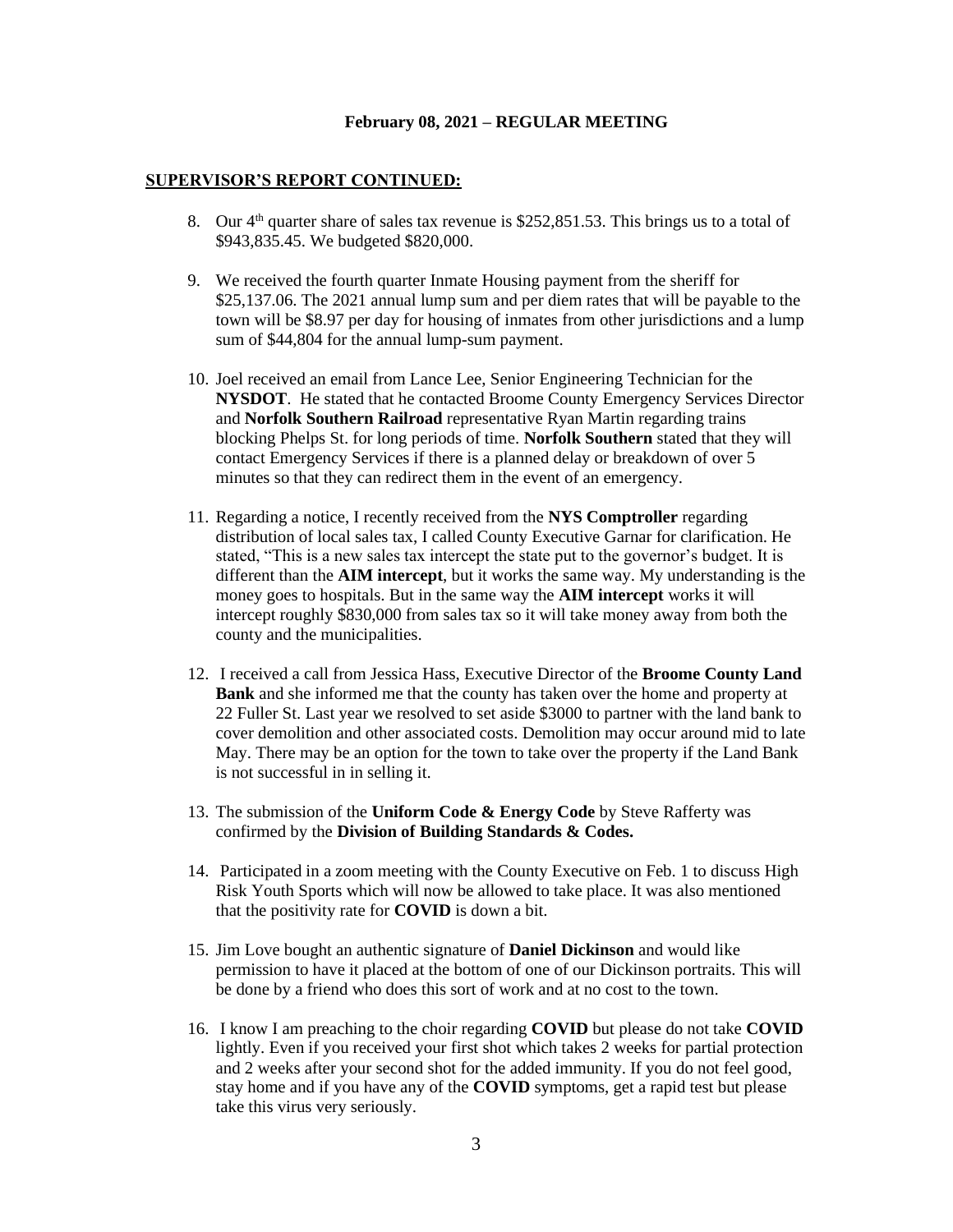# **SUPERVISOR'S REPORT CONTINUED:**

# **Code Violations**

557 Old Front Street - Cabinets in the front yard not disposed of. 225 Lower Stella -Trash bags piled up, appliance, not disposed of and not in containers. 561 Old Front Street - Garbage at curb not in containers not picked up by garbage service.

# **Dog Control Monthly report December 2020**

**TOWN:** Total of 2 calls. Dog chased a resident. This has been an ongoing issue with this dog and dog owner. Dog has been removed from the home and placed in another home where it will get better attention and care.

Unlicensed dog at the same location as above. Appearance ticket issued. **VILLAGE:** Total of 2 calls. Missing dog on Kirkwood Ave. Dog was found. Owner

installing a gate to prevent the dog from leaving the property.

Stray dog found in the village. Pit Bull found and transferred to the Dog Shelter.

# **NYSEG UTILITY SHUTOFF NOTICES**

There were no **NYSEG** notices sent out to any of our residents this month.

Our next Town Board Meeting is scheduled for March 1, 2021, 5:30 PM, via Zoom.

# **PUBLIC COMMENTS:**

None being heard.

# **COMMITTEE REPORTS**

- **FINANCE**
	- o **TOWN CLERK MONTHLY FINANCIAL REPORT** Councilman Gardner made a motion to accept the **January 2021 Monthly Financial Report** for the **Town Clerk** in the amount of **\$1,469.00** seconded by Councilman Morabito. All in favor.

# o **ABSTRACTS FOR APPROVAL**

On Motion from Councilman Gardner, seconded by Councilwoman Exley to approve **abstract #02** dated **February 08, 2021** in the amount of **\$537,032.90** Vote Ayes- 5, Nays-0, Absent-0.

> Supervisor Marinaccio voting Aye Councilman Gardner voting Aye Councilwoman Exley voting Aye Councilman Morabito voting Aye Councilman Burns voting Aye

Unanimously passed and noted as duly adopted.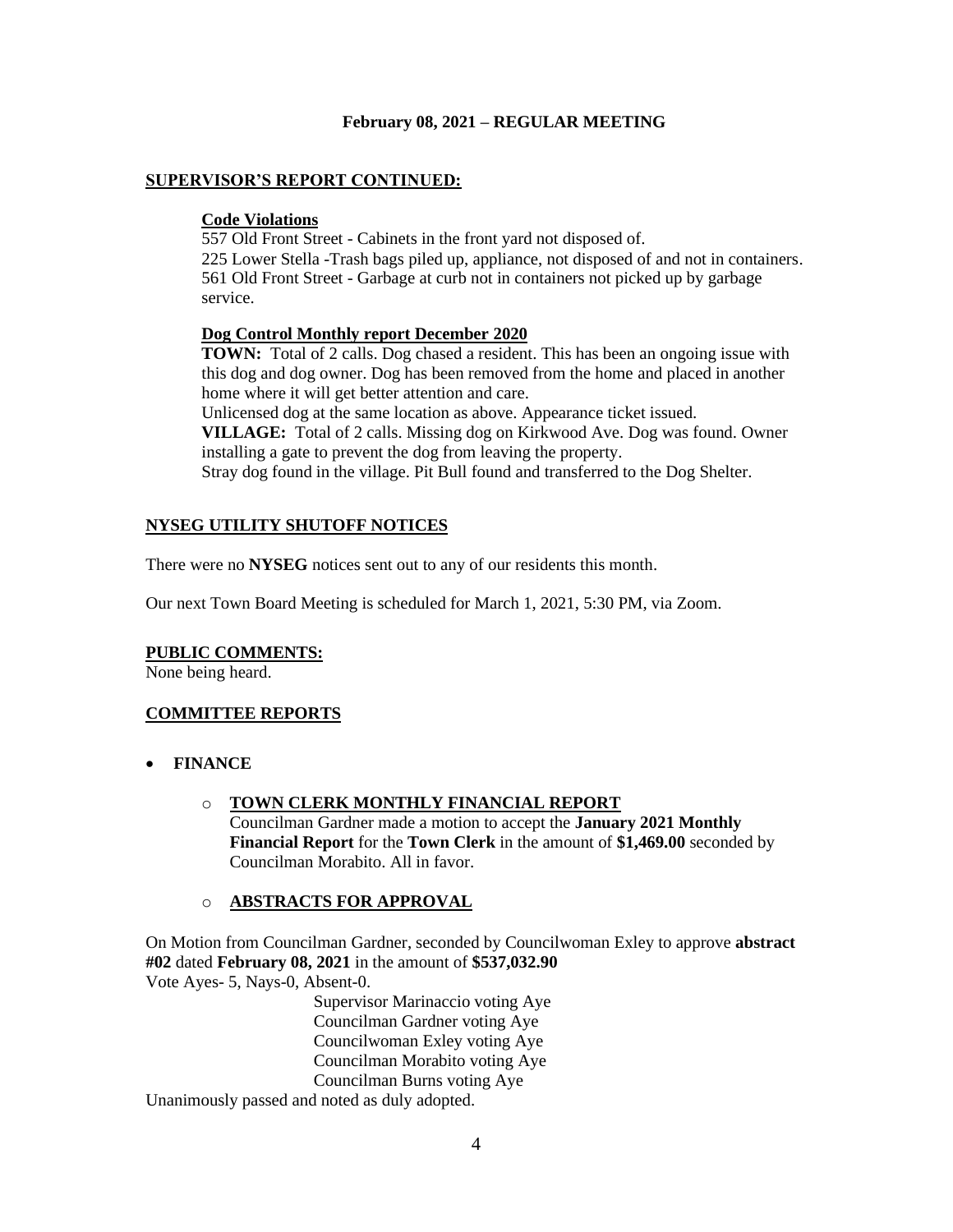**Abstract Summary of Audited Vouchers for Funds respectively in the amount(s) of 537,032.90.** 

| $\mu$ was not a correctly bot some year in the amount of $\phi \omega \nu_1 \omega \omega_2$ |              |
|----------------------------------------------------------------------------------------------|--------------|
| <b>General Fund</b>                                                                          | \$40,622.11  |
| <b>Part Town</b>                                                                             | \$175.39     |
| <b>Highway</b>                                                                               | \$36,952.36  |
| <b>Fire Districts</b>                                                                        | \$99,930.00  |
| <b>Light Districts</b>                                                                       | \$2,830.48   |
| <b>Sewer Operating Dist.</b>                                                                 | \$263,164.91 |
| <b>Water Operating Dist.</b>                                                                 | \$93,357.65  |

**Voucher #02 for February 08, 2021 year in the amount of \$537,032.90:** 

# • **PERSONNEL**

o Councilman Gardner reported the Highway Department has hired a new employee.

# • **PLANNING**

o Chairman Ford reported that the next Planning Board meeting will be held on Monday, February 22 at 6 PM **via Zoom.**

# **APPROVAL OF MINUTES**

On a motion by Councilman Morabito seconded by Councilwoman Exley to approve the **January 4, 2021 Work Session Minutes, the January 11, 2021 Regular Meeting Minutes**. All in favor.

Vote-5 Ayes, Nays-0, Absent-0.

# **ATTORNEY**

# **RESOLUTION – TO DECLARE THE ACTION AN UNLISTED ACTION, AND THAT THE TOWN BOARD SHALL ACT AS LEAD AGENCY REGARDING THE FAIRVIEW RECOVERY CENTER PROJECT**

Attorney VanWhy stated that it is the Board's responsibility to review Part 2 of the Short Environmental Assessment Form. Mr. VanWhy proceeded to ask the Board members eleven questions:

- 1. Will the proposed action create a material conflict with an adopted land use plan or zoning regulations?
- 2. Will the proposed action result in a change in the use or intensity of use of land?
- 3. Will the proposed action impair the character or quality of the existing community?
- 4. Will the proposed action have an impact on the environmental characteristics that caused the establishment of a Critical Environmental Area?
- 5. Will the proposed action result in an adverse change in the existing level of traffic or affect existing infrastructure for mass transit, biking or walkway?
- 6. Will the proposed action cause an increase in the use of energy and it fails to incorporate reasonably available energy conservation or renewable energy opportunities?
- 7. Will the proposed action impact existing:
	- a. Public/private water supplies?
	- b. Public/private wastewater treatment utilities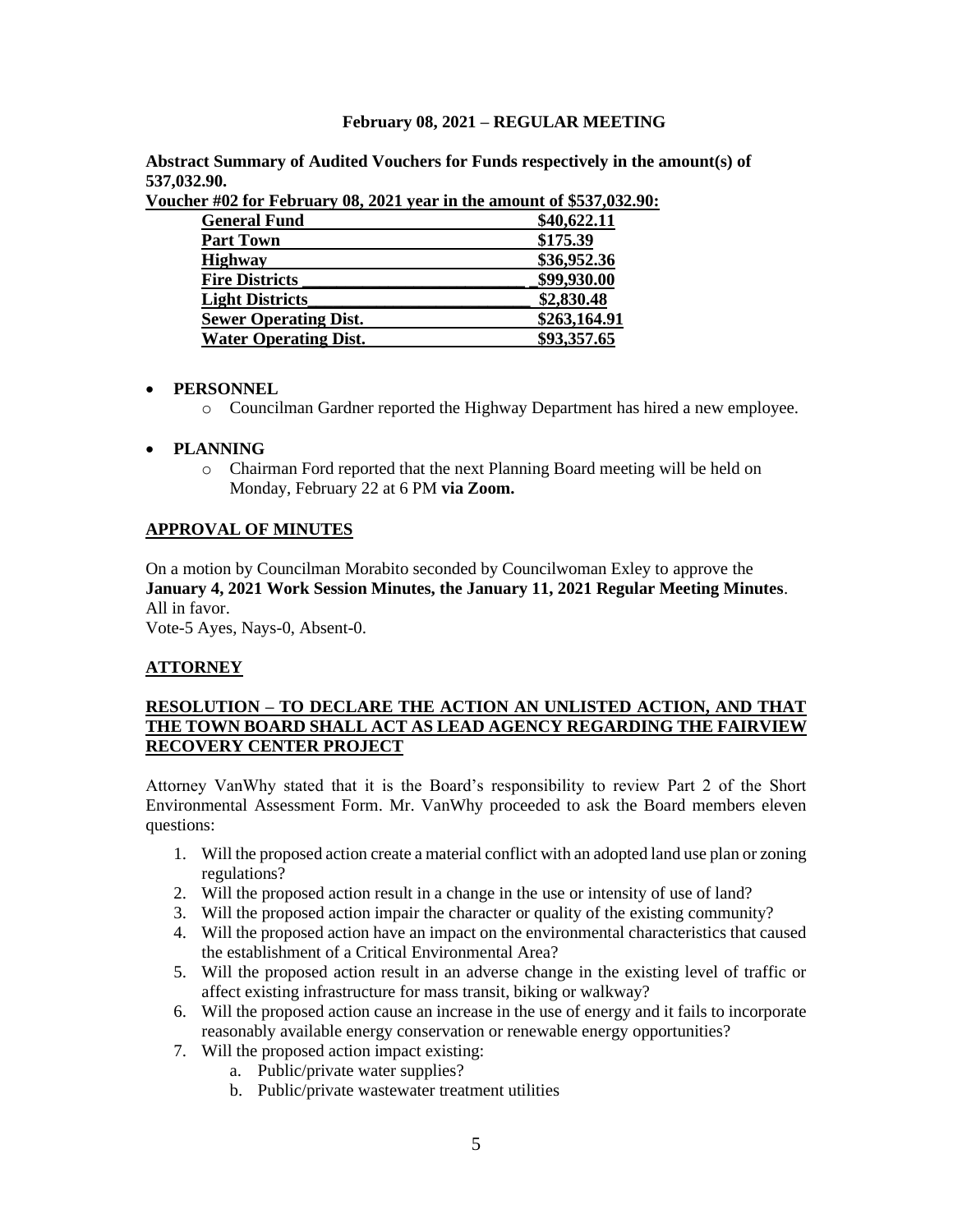- 8. Will the proposed action impair the character or quality of important historic, archeological, architectural or aesthetics resources?
- 9. Will the proposed action result in an adverse change to natural resources (e.g., wetlands, waterbodies, groundwater, air quality, flora, and fauna)?
- 10. Will the proposed action result in an increase in the potential for erosion, flooding or drainage problems?
- 11. Will the proposed action create a hazard to environmental resources or human health?

Attorney VanWhy concluded that there is agreement among the Board Members that there are no significant negative environmental impacts identified and therefore a motion should be put forth.

## **RESOLUTION 2021-3**

The following Resolution was offered by Councilman Gardner, who moved its adoption, seconded by Councilman Morabito to wit:

BE IT RESOLVED, by the Town Board of the Town of Dickinson, Broome County, New York as follows:

## **RESOLUTION: MOTION TO DECLARE THE ACTION AN UNLISTED ACTION, AND THAT THE TOWN BOARD SHALL ACT AS LEAD AGENCY REGARDING THE FAIRVIEW RECOVERY CENTER PROJECT**

The question of adoption of the foregoing Resolution was duly put to a vote on roll call which resulted as follows: All in favor. Vote Ayes –5, Nays – 0, Absent-0.

> Supervisor Marinaccio voting Aye Councilman Gardner voting Aye Councilwoman Exley voting Aye Councilman Morabito voting Aye Councilman Burns voting Aye

All in favor

# **RESOLUTION - APPOINTING NAZAR LOGVIS TO THE ZONING BOARD**

#### **RESOLUTION 2021-4**

The following Resolution was offered by Councilwoman Exley, who moved its adoption, seconded by Councilman Burns to wit:

BE IT RESOLVED, by the Town Board of the Town of Dickinson, Broome County, New York as follows:

#### **RESOLUTION: APPOINTING NAZAR LOGVIS TO THE ZONING BOARD.**

The question of adoption of the foregoing Resolution was duly put to a vote on roll call which resulted as follows: All in favor. Vote Ayes –5, Nays – 0, Absent-0.

Supervisor Marinaccio voting Aye Councilman Gardner voting Aye Councilwoman Exley voting Aye Councilman Morabito voting Aye Councilman Burns voting Aye

All in favor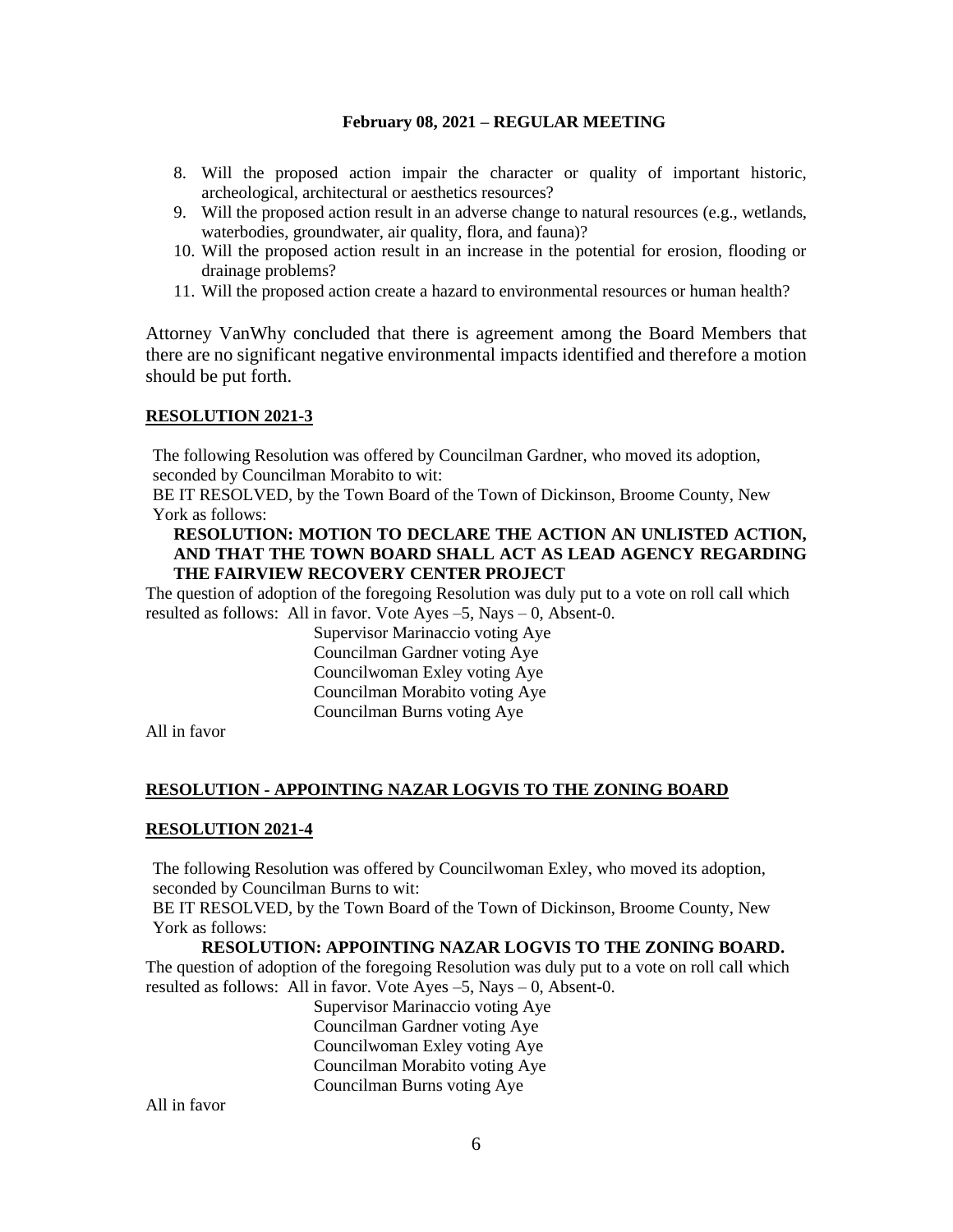# **RESOLUTION - A NEGATIVE DECLARATION CONCERNING THE ACTION'S ENVIRONMENTAL SIGNIFICANCE FOR THE FAIRVIEW RECOVERY CENTER PROJECT**

### **RESOLUTION 2021-5**

The following Resolution was offered by Councilman Morabito, who moved its adoption, seconded by Councilman Gardner to wit:

BE IT RESOLVED, by the Town Board of the Town of Dickinson, Broome County, New York as follows:

# **RESOLUTION: MOTION FOR A NEGATIVE DECLARATION CONCERNING THE ACTION'S ENVIRONMENTAL SIGNIFICANCE REGARDING THE FAIRVIEW RECOVERY SERVICE PROJECT**

The question of adoption of the foregoing Resolution was duly put to a vote on roll call which resulted as follows: All in favor. Vote Ayes –5, Nays – 0, Absent-0.

Supervisor Marinaccio voting Aye Councilman Gardner voting Aye Councilwoman Exley voting Aye Councilman Morabito voting Aye Councilman Burns voting Aye

All in favor

## **RESOLUTION TO APPROVE THE PRELIMINARY DEVELOPMENT PLAN FOR FAIRVIEW RECOVERY CENTER PROJECT CONTINGENT ON APPROVAL OF THE AREA VARIANCE FOR PARKING WITH CONDITIONS**

#### **RESOLUTION 2021-6**

The following Resolution was offered by Councilman Gardner, who moved its adoption, seconded by Councilwoman Exley to wit:

BE IT RESOLVED, by the Town Board of the Town of Dickinson, Broome County, New York as follows:

## **RESOLUTION: MOTION TO APPROVE THE PRELIMINARY DEVELOPMENT PLAN FOR THE FAIRVIEW RECOVERY CENTER PROJECT, CONTINGENT ON APPROVAL OF THE AREA VARIANCE FOR PARKING, AND CONDITIONED ON COMPLIANCE WITH THE FOLLOWING CONDITIONS:**

- (1) A 3 feet high decorative fence be erected from the corner of the building to the adjacent residential side property line. Landscaping shall be provided in front of the fence and shown on the final plan.
- (2) Landscaping shall be provided along the front of the building on the Adams side of the building and shown on the plan.
- (3) The existing door facing Adams Street shall be designated and signed as Emergency Exit only.
- (4) An area be provided on the south side of the property for tenants to socialize. The area shall be lit and allow seating for tenants to utilize. The area shall be shown on the final plan.
- (5) Existing and proposed lighting shall be shown on the final plan.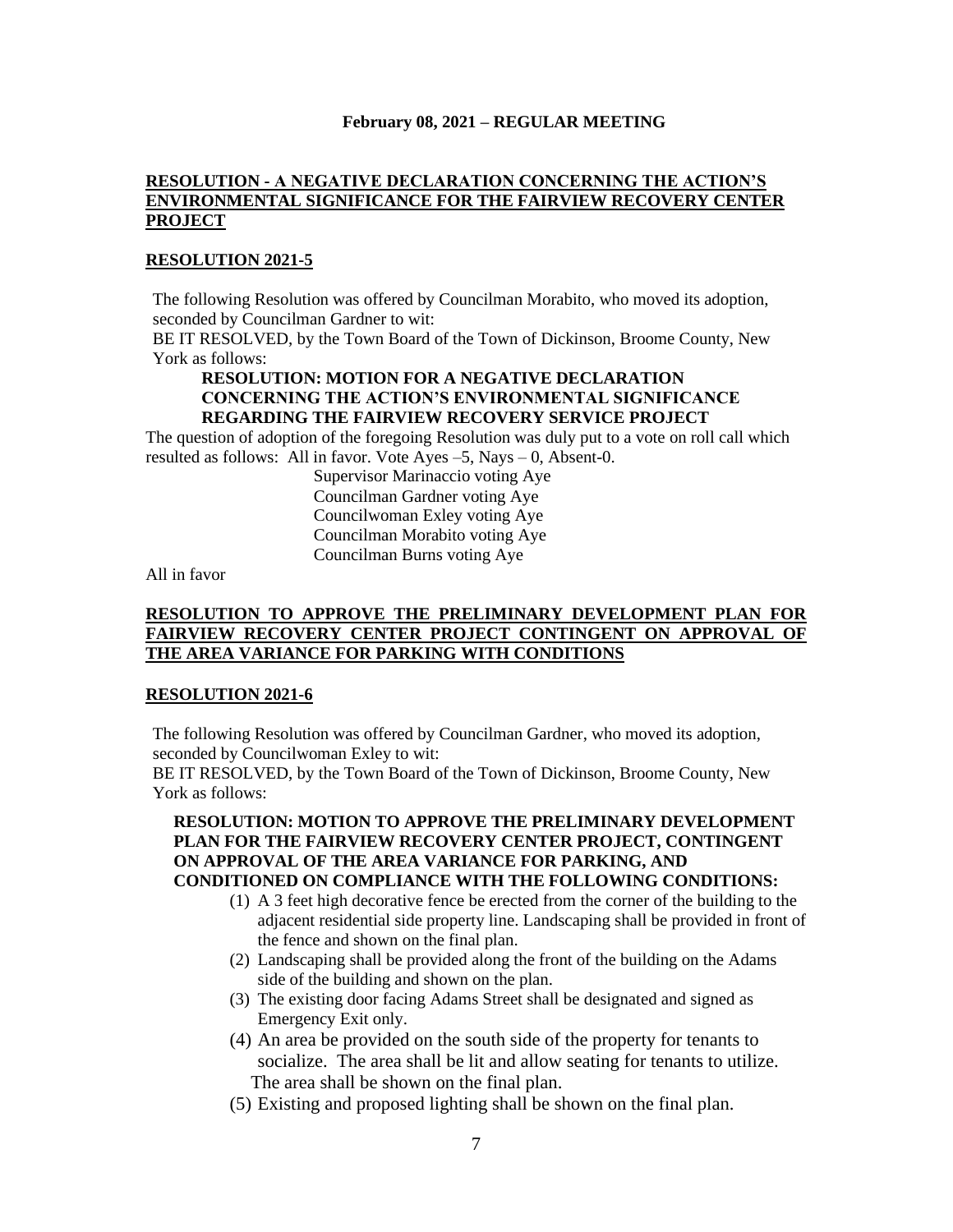- (6) Any proposed signage shall be shown on the final plan.
- (7) Parking spaces shall be clearly shown on final plans.

The question of adoption of the foregoing Resolution was duly put to a vote on roll call which resulted as follows: All in favor. Vote Ayes –5, Nays – 0, Absent-0.

> Supervisor Marinaccio voting Aye Councilman Gardner voting Aye Councilwoman Exley voting Aye Councilman Morabito voting Aye Councilman Burns voting Aye

All in favor

# **RESOLUTION REGARDING THE LAND BANK AGREEMENT FOR 22 FULLER ST. PROPERTY**

# **RESOLUTION 2021-7**

The following Resolution was offered by Councilman Morabito, who moved its adoption, seconded by Councilman Burns to wit:

BE IT RESOLVED, by the Town Board of the Town of Dickinson, Broome County, New York as follows:

## **RESOLUTION: APPROVING THE LAND BANK AGREEMENT FOR 22 FULLER STREET PROPERTY**

The question of adoption of the foregoing Resolution was duly put to a vote on roll call which resulted as follows: All in favor. Vote Ayes –5, Nays – 0, Absent-0.

> Supervisor Marinaccio voting Aye Councilman Gardner voting Aye Councilwoman Exley voting Aye Councilman Morabito voting Aye Councilman Burns voting Aye

All in favor. Agreement on file in Clerk's office.

# **PUBLIC WORKS**

- Highway Superintendent Kie reported that new and improved markers have been placed at some fire hydrants.
- Mr. Kie reported that the Highway Department has been busy plowing snow.
- Council members relayed praise from residents for the Public Works Department excellent job of snow removal
- Councilwoman Exley is working on developing a plan for a Sidewalk District along Front Street.

# **PUBLIC COMMENTS**

Councilwoman Exley mentioned that properties listed as 362 and 376 Prospect are in foreclosure.